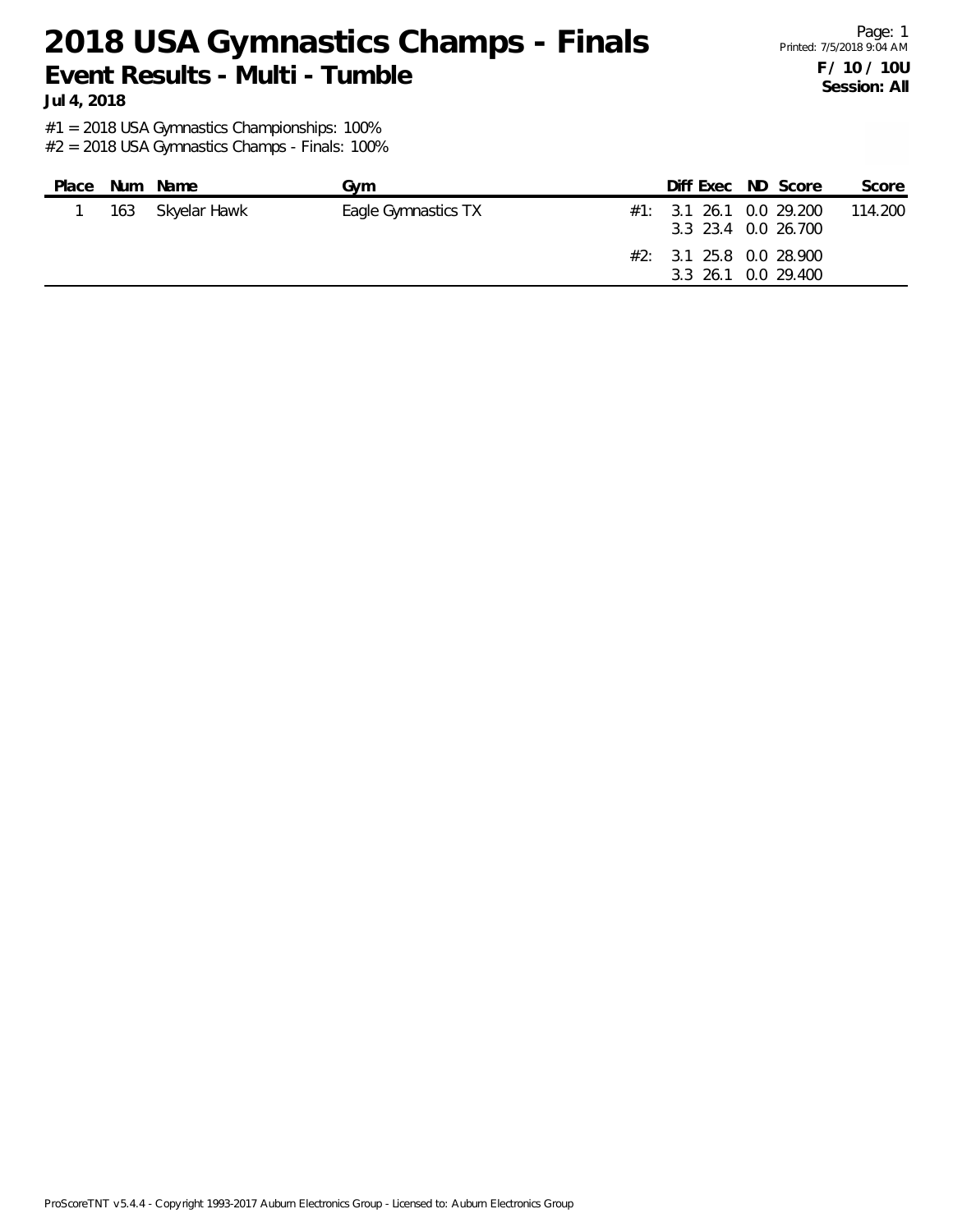Page: 1 Printed: 7/5/2018 9:05 AM **F / 10 / 11-12 Session: All**

**Jul 4, 2018**

#1 = 2018 USA Gymnastics Championships: 100%

| Place |    | Num Name      | Gvm          | Diff Exec ND Score                                                                                 |  | Score   |
|-------|----|---------------|--------------|----------------------------------------------------------------------------------------------------|--|---------|
|       | 67 | Skyla Johnson | All American | $#1:$ 1.2 23.8 0.0 25.000<br>1.2 24.1 0.0 25.300<br>#2: 3.2 25.7 0.0 28.900<br>3.4 25.6 0.0 29.000 |  | 108.200 |
|       |    |               |              |                                                                                                    |  |         |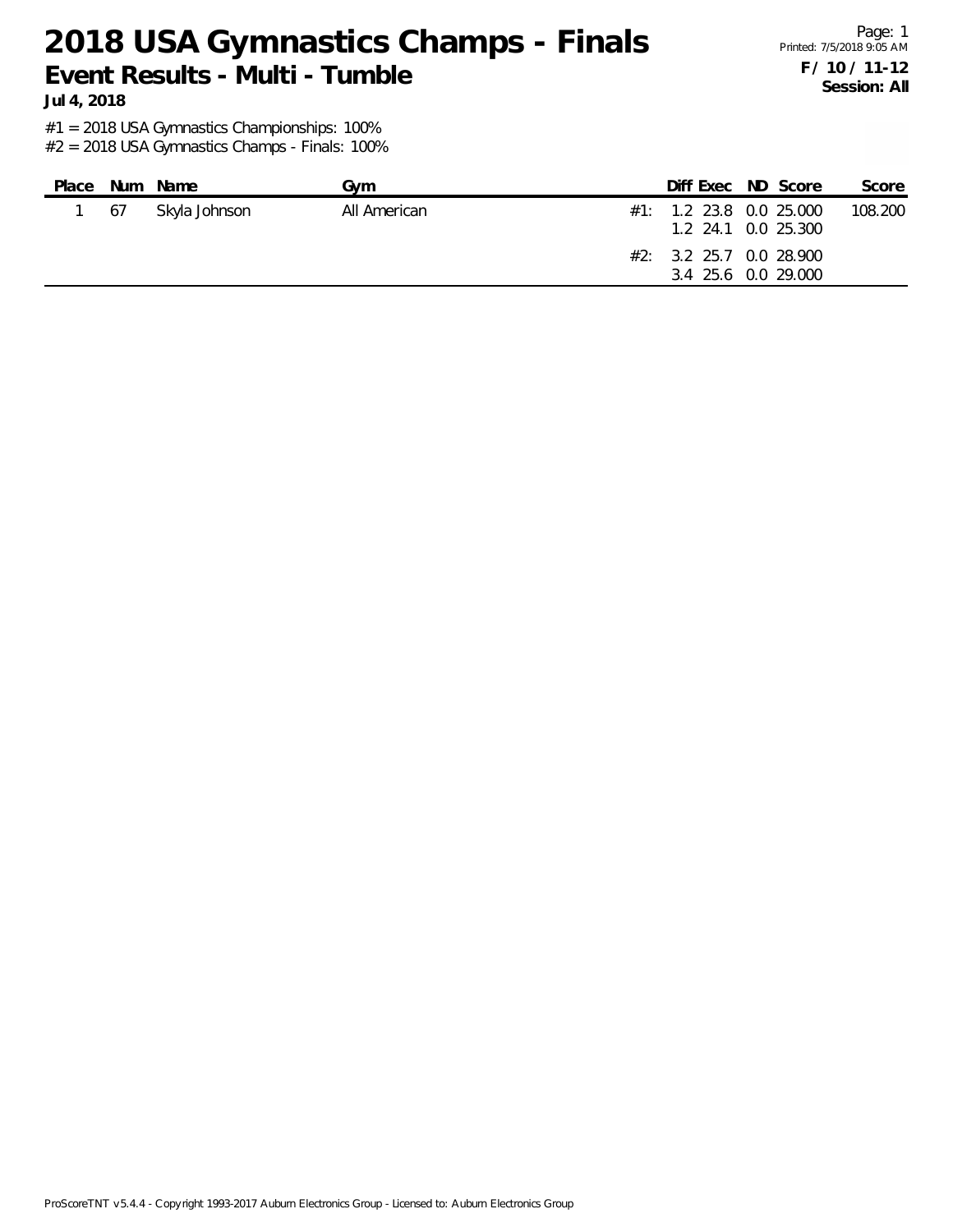Page: 1 Printed: 7/5/2018 9:05 AM **M / 10 / 11-12 Session: All**

**Jul 4, 2018**

#1 = 2018 USA Gymnastics Championships: 100%

| Place |     | Num Name      | Gym                      |     | Diff Exec ND Score                                   |            |                | Score   |
|-------|-----|---------------|--------------------------|-----|------------------------------------------------------|------------|----------------|---------|
|       | 556 | Xavier Harper | <b>Premier Athletics</b> |     | $#1: 3.3$ 26.0 -0.6 28.700<br>3.1 26.6 0.0 29.700    |            |                | 117.100 |
|       |     |               |                          | #2: | 3.3 26.1 0.0 29.400<br>3.1 26.2 0.0 29.300           |            |                |         |
|       | 444 | Micah Miner   | Kris Power Tumbling      | #1: | 2.3 23.4 -3.6 22.100<br>$3.1$ $25.1$ $-0.3$ $27.900$ |            |                | 50.000  |
|       |     |               |                          | #2: | $0.0 \quad 0.0$<br>0.0<br>$0.0^{\circ}$              | 0.0<br>0.0 | 0.000<br>0.000 |         |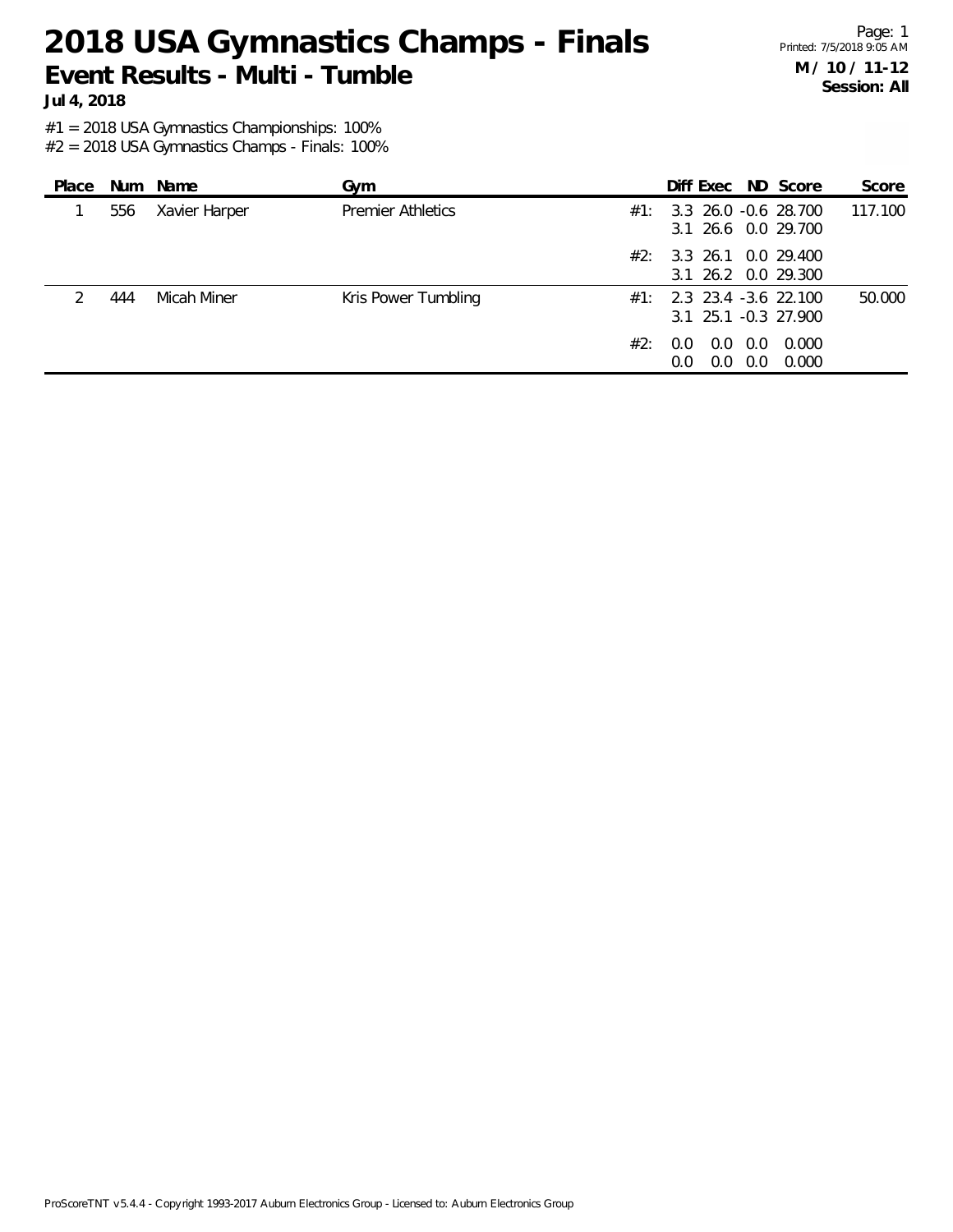Page: 1 Printed: 7/5/2018 9:05 AM **F / 10 / 13-14 Session: All**

**Jul 4, 2018**

#1 = 2018 USA Gymnastics Championships: 100%

| Place | Num | Name                 | Gym              |     | Diff Exec                  | ND Score                                     | Score   |
|-------|-----|----------------------|------------------|-----|----------------------------|----------------------------------------------|---------|
| 1     | 733 | Tori Fowler          | Trevinos         | #1: | 3.4 27.6<br>$3.9$ 26.3     | 0.0 31.000<br>0.0 30.200                     | 120.600 |
|       |     |                      |                  | #2: | $3.4$ 26.0<br>3.9 26.1     | 0.0 29.400<br>0.0 30.000                     |         |
| 2     | 180 | Anastasia Katchalova | Elite World      | #1: | 3.4 26.8<br>$3.2$ 26.1     | 0.0 30.200<br>0.0 29.300                     | 116.900 |
|       |     |                      |                  | #2: |                            | 3.4 27.2 0.0 30.600<br>3.2 23.9 -0.3 26.800  |         |
| 3     | 457 | Madison Zander       | Let It Shine     | #1: | 3.9 25.4                   | 3.4 27.2 0.0 30.600<br>0.0 29.300            | 116.600 |
|       |     |                      |                  | #2: | $3.4\ 26.0$<br>23.4<br>3.9 | 0.0 29.400<br>0.0 27.300                     |         |
| 4     | 110 | Lizzie Roiger        | <b>CIGA</b>      | #1: |                            | 3.4 25.9 -0.3 29.000<br>3.9 25.9 -0.6 29.200 | 114.700 |
|       |     |                      |                  | #2: | $1.2 \, 25.4$<br>3.2 26.7  | 0.0 26.600<br>0.0 29.900                     |         |
| 5     | 535 | <b>Reese Nix</b>     | Oklahoma Extreme | #1: | 3.4 26.1<br>24.7<br>1.2    | 0.0 29.500<br>0.0 25.900                     | 113.200 |
|       |     |                      |                  | #2: | 3.2 25.9<br>3.4 25.3       | 0.0 29.100<br>0.0 28.700                     |         |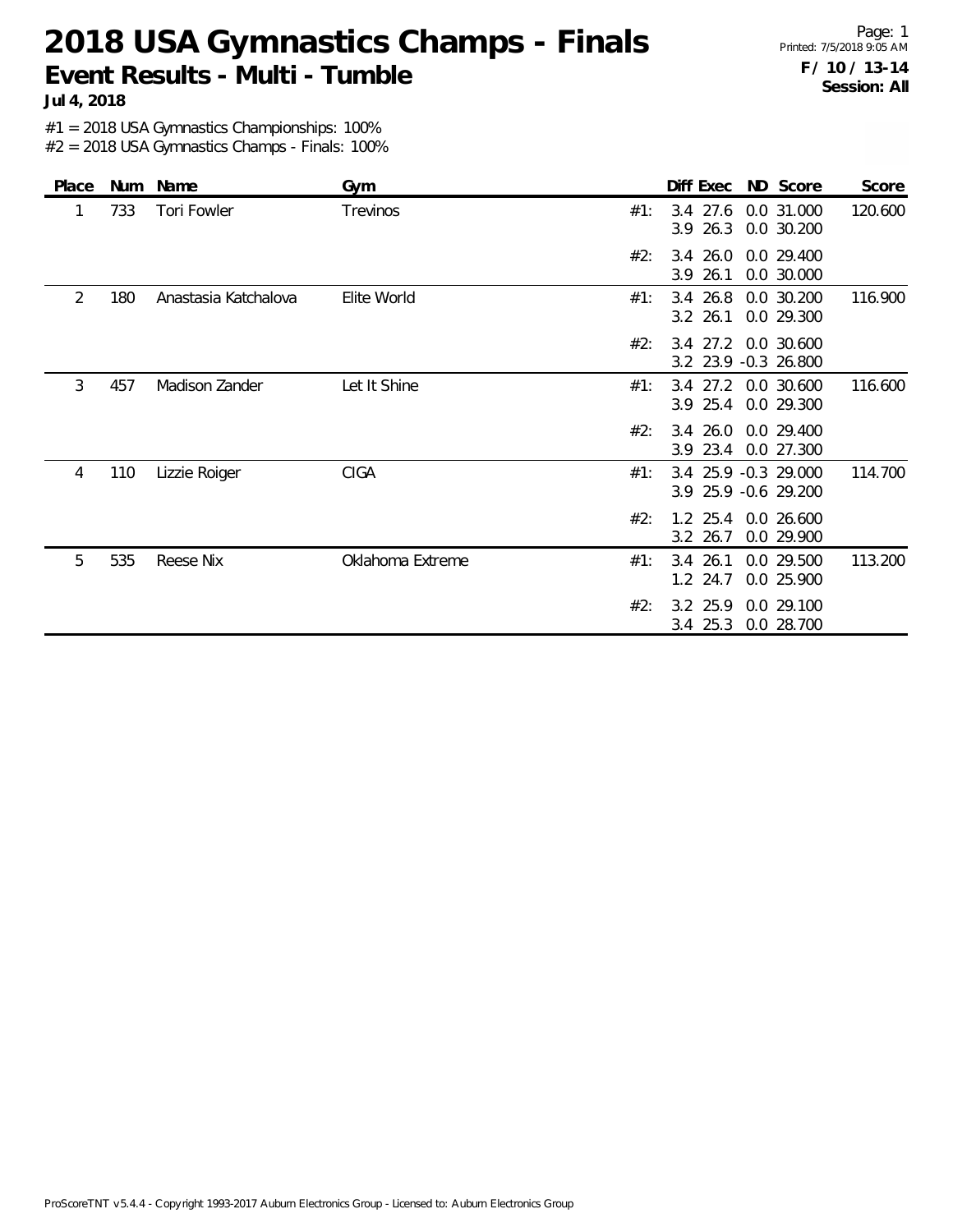Page: 1 Printed: 7/5/2018 8:01 AM **M / 10 / 13-14 Session: All**

**Jul 4, 2018**

#1 = 2018 USA Gymnastics Championships: 100%

| Place | Num Name        | Gvm                    |  | Diff Exec ND Score                                                                                 | Score   |
|-------|-----------------|------------------------|--|----------------------------------------------------------------------------------------------------|---------|
|       | 746 Gage Sieren | <b>Twist and Shout</b> |  | #1: 3.7 23.0 0.0 26.700<br>3.4 25.8 0.0 29.200<br>$#2: 3.9$ 24.3 0.0 28.200<br>3.4 26.1 0.0 29.500 | 113.600 |
|       |                 |                        |  |                                                                                                    |         |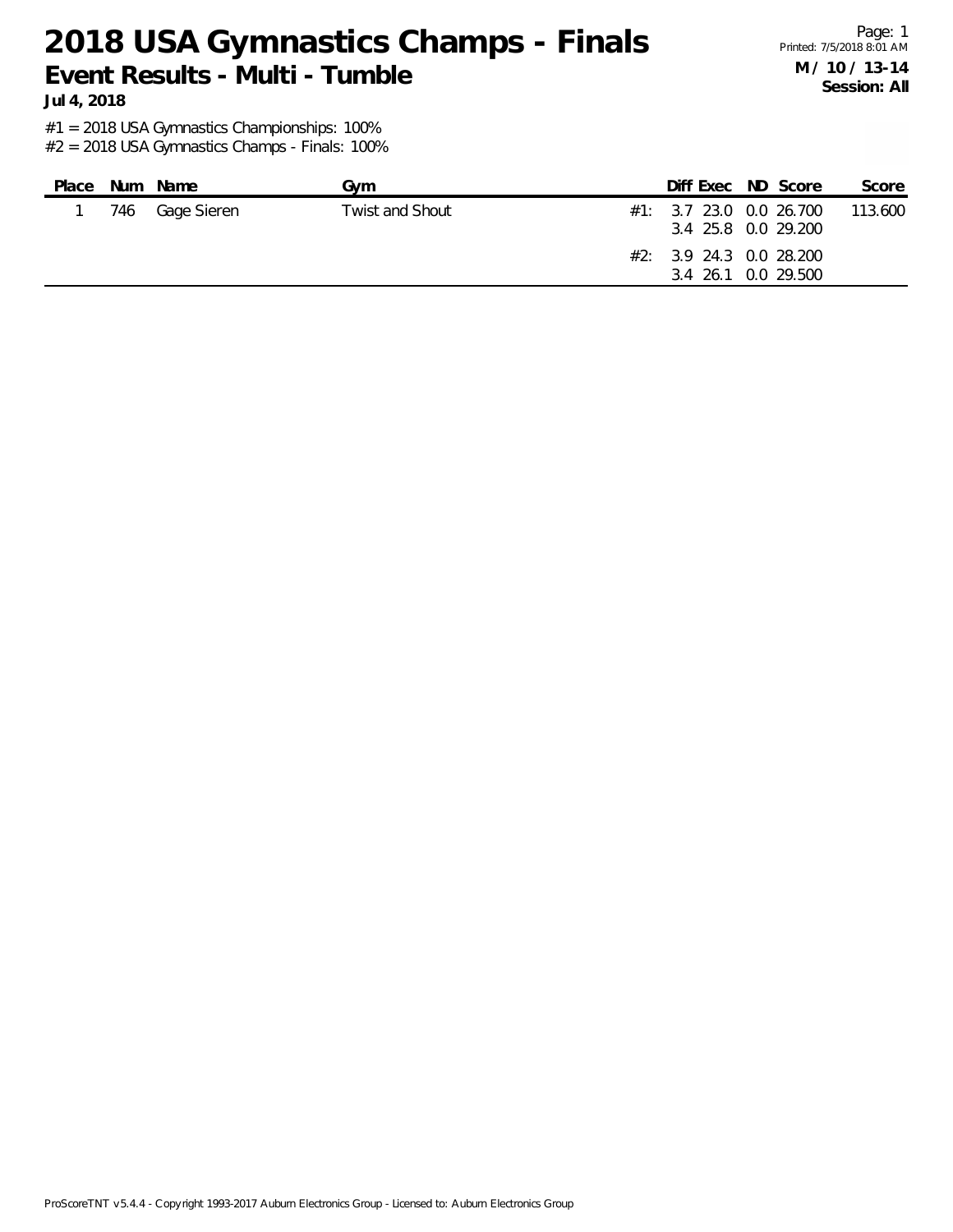Page: 1 Printed: 7/5/2018 8:01 AM **F / 10 / 15+ Session: All**

**Jul 4, 2018**

#1 = 2018 USA Gymnastics Championships: 100%

| Place | Num | Name                 | Gym                 |     | Diff Exec                           | ND Score                    | Score   |
|-------|-----|----------------------|---------------------|-----|-------------------------------------|-----------------------------|---------|
| 1     | 153 | <b>Faith Bowers</b>  | Eagle Gymnastics TX | #1: | $3.2$ 26.0<br>26.4<br>3.4           | 0.0 29.200<br>0.0 29.800    | 118.700 |
|       |     |                      |                     | #2: | 3.2 26.7<br>26.7<br>3.4             | 0.0 29.900<br>$-0.3$ 29.800 |         |
| 2     | 531 | <b>Ashley Fritch</b> | Oklahoma Extreme    | #1: | $3.4$ 26.1<br>25.2<br>3.9           | 0.0 29.500<br>0.0 29.100    | 117.900 |
|       |     |                      |                     | #2: | 3.4 25.9<br>3.2<br>26.8             | 0.0 29.300<br>0.0 30.000    |         |
| 3     | 669 | Hannah Zoldan        | <b>TAG USA</b>      | #1: | 3.2 25.3 -0.3 28.200<br>$3.4$ 25.4  | 0.0 28.800                  | 116.500 |
|       |     |                      |                     | #2: | 3.4 26.5<br>26.4<br>3.2             | 0.0 29.900<br>0.0 29.600    |         |
| 4     | 773 | Kira Schwartz        | Wallers GymJam      | #1: | 24.4<br>3.9<br>4.0 24.1             | 0.0 28.300<br>0.0 28.100    | 113.600 |
|       |     |                      |                     | #2: | 25.0<br>3.9<br>24.3<br>4.0          | 0.0 28.900<br>0.0 28.300    |         |
| 5     | 537 | <b>Avery Slick</b>   | Oklahoma Extreme    | #1: | 3.2 24.9 -0.3 27.800<br>3.4 25.7    | 0.0 29.100                  | 111.500 |
|       |     |                      |                     | #2: | 1.2 24.8<br>3.2 25.7 -0.3 28.600    | 0.0 26.000                  |         |
| 6     | 175 | <b>Emily White</b>   | Edge Sports         | #1: | 3.2 24.0 -0.3 26.900<br>24.1<br>3.4 | 0.0 27.500                  | 100.900 |
|       |     |                      |                     | #2: | $1.2$ 22.1<br>22.1<br>1.7           | 0.0 23.300<br>$-0.6$ 23.200 |         |